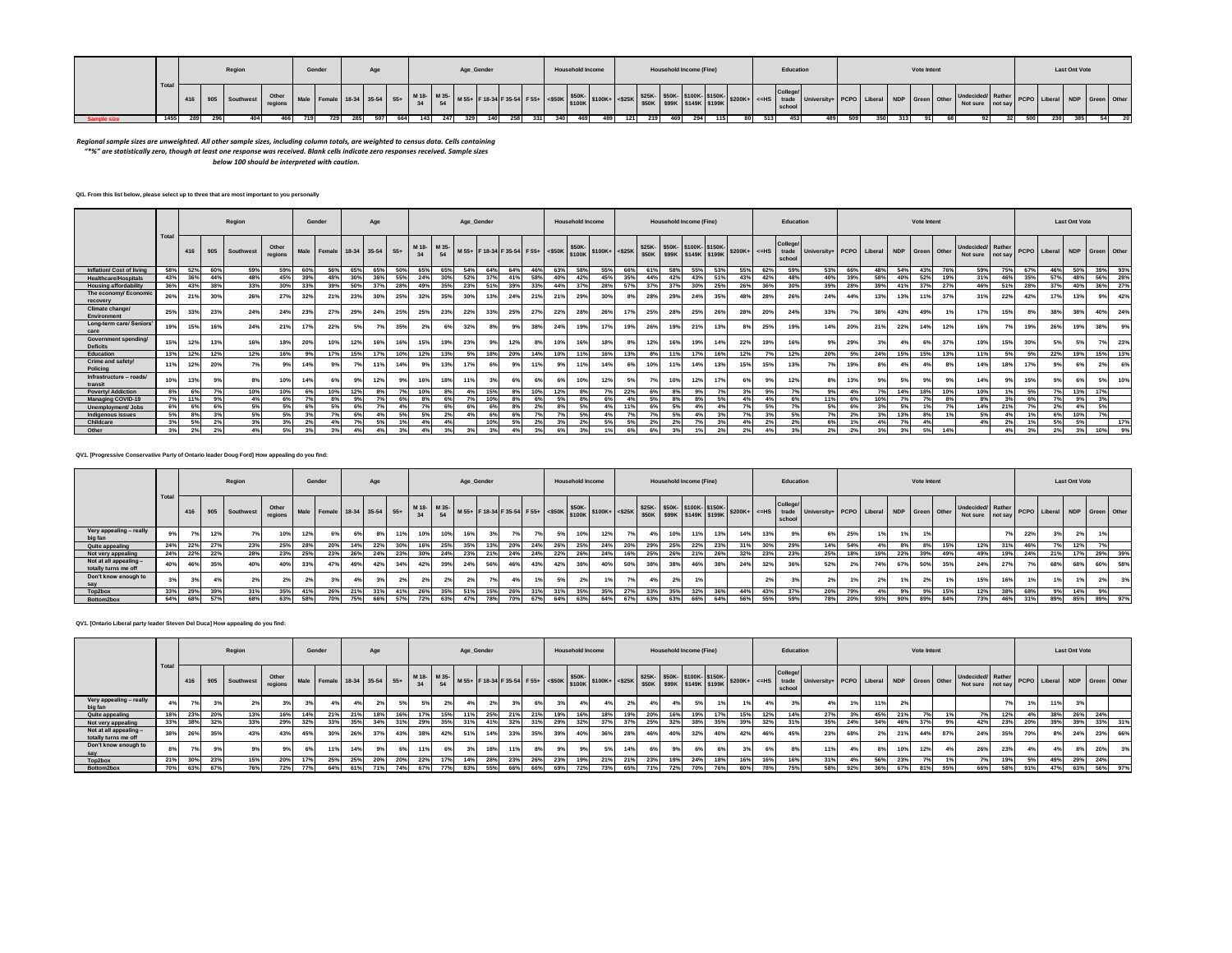#### **QV1. [Ontario New Democratic Party/NDP leader Andrea Horwath] How appealing do you find:**

|                                                |      |     |     | Region                    |       |     | Gender                                    |     | Age |     |     |     | Age_Gender |     |     |     |     | <b>Household Income</b> |                                                 |     |     | Household Income (Fine) |     |     |     |     | Education          |                                                                                                                                                                                                                                                                                                  |     |     |     | Vote Intent |     |                                                                       |     |     |     | <b>Last Ont Vote</b> |     |         |
|------------------------------------------------|------|-----|-----|---------------------------|-------|-----|-------------------------------------------|-----|-----|-----|-----|-----|------------|-----|-----|-----|-----|-------------------------|-------------------------------------------------|-----|-----|-------------------------|-----|-----|-----|-----|--------------------|--------------------------------------------------------------------------------------------------------------------------------------------------------------------------------------------------------------------------------------------------------------------------------------------------|-----|-----|-----|-------------|-----|-----------------------------------------------------------------------|-----|-----|-----|----------------------|-----|---------|
|                                                | Tota |     |     | 416 905 Southwest regions | Other |     | Male Female 18-34 35-54 55+ M18- M35- Mb. |     |     |     |     |     |            |     |     |     |     |                         | W 55+ F 18-34 F 35-54 F 55+ S50K S100K+ S25K CM |     |     |                         |     |     |     |     | College/<br>school | $K$ \$25K- \$50K- \$100K- \$150K- \$200K+ $\left  \begin{array}{c} x \text{ of } 525K \\ y \text{ of } x \text{ of } 599K \end{array} \right $ \$250K- \$149K \$199K \$200K+ $\left  \begin{array}{c} x \text{ of } 525K \\ y \text{ of } 525K \end{array} \right $ PCPO Liberal NDP Green Other |     |     |     |             |     | ner Undecided Rather PCPO Liberal NDP Green Other<br>Not sure not say |     |     |     |                      |     |         |
| Very appealing - really<br>big fan             |      | 10% |     |                           |       | 6%  |                                           | 13% | 8%  | 5%  | 10% |     |            |     |     | 8%  |     |                         |                                                 |     | 9%  |                         |     |     |     |     |                    | 9%                                                                                                                                                                                                                                                                                               |     | 5%  | 26% |             |     |                                                                       | 10% | 2%  |     | 19%                  | 2%  |         |
| Quite appealing                                | 26%  | 32% | 24% | 23%                       | 27%   | 22% |                                           |     |     | 24% | 25% | 23% |            |     | 28% |     | 34% | 24%                     | 24%                                             |     | 32% | 24%                     |     |     | 22% | 20% | 22%                | 37%                                                                                                                                                                                                                                                                                              | 7°/ | 39% | 54% |             |     | 15%                                                                   | 19% | 6%  | 35% | 44%                  | 38% | 17%     |
| Not very appealing                             | 27%  | 24% | 28% | 27%                       | 27%   | 28% | 26%                                       |     | 26% | 27% | 29% | 25% | 29%        |     |     | 25% | 24% | 30%                     | 26%                                             |     | 27% | 30%                     |     | 30% |     | 25% | 29%                | 26%                                                                                                                                                                                                                                                                                              | 25% | 38% | 15% | 43%         |     | 30%                                                                   | 16% | 21% | 41% | 25%                  |     | 29% 34% |
| Not at all appealing -<br>totally turns me off | 34%  | 28% | 36% | 37%                       | 36%   | 42% | 27%                                       | 19% | 35% | 41% | 29% | 41% | 48%        |     | 29% | 33% | 27% | 35%                     | 39%                                             | 23% | 28% | 35%                     | 33% | 44% | 52% | 44% | 36%                | 23%                                                                                                                                                                                                                                                                                              | 64% | 12% | 2%  | 26%         | 85% | 31%                                                                   | 37% | 70% | 15% | 9%                   | 19% | 44%     |
| Don't know enough to                           | 5%   | 5%  |     |                           |       |     |                                           | 10% |     |     | 8%  |     |            | 12% |     | 4%  | 6%  |                         |                                                 |     | 4%  |                         |     |     |     |     |                    |                                                                                                                                                                                                                                                                                                  |     | 6%  |     |             |     | 24%                                                                   | 18% |     |     | 3%                   | 13% | 5%      |
| Top2box                                        | 34%  | 43% | 29% | 32%                       | 33%   | 27% | 40%                                       | 44% | 33% | 30% | 34% | 30% | 22%        | 55% | 36% | 38% | 43% | 30%                     | 32%                                             | 46% | 41% | 30%                     |     | 24% | 23% | 27% | 29%                | 46%                                                                                                                                                                                                                                                                                              | 8%  |     | 80% | 25%         |     | 15%                                                                   | 30% | 8%  | 41% | 64%                  | 39% | 17%     |
| Bottom2box                                     |      | 52% | 64% | 64%                       | 63%   | 69% | 53%                                       |     |     | 68% | 58% | 65% |            |     |     |     | 51% |                         |                                                 |     | 56% | 65%                     |     |     |     | 69% | 65%                | 49%                                                                                                                                                                                                                                                                                              | 90% | 50% | 17% | 69%         |     | 61%                                                                   | 52% | 91% | 57% | 34%                  |     | 48% 78% |

**QV1. [Green Party of Ontario leader Mike Schreiner] How appealing do you find:**

|                                              |      |     |     | Region            |                  |     | Gender                                                                                      |     | Age |     |     |     | Age_Gender |     |     |     |     | <b>Household Income</b> |     |     |     |     | Household Income (Fine) |     |     |            | Education          |                                                                                                                                                                                                                                                                                                                                                                                              |     |     |     | Vote Intent |     |                                                                        |     |     |     | <b>Last Ont Vote</b> |     |        |
|----------------------------------------------|------|-----|-----|-------------------|------------------|-----|---------------------------------------------------------------------------------------------|-----|-----|-----|-----|-----|------------|-----|-----|-----|-----|-------------------------|-----|-----|-----|-----|-------------------------|-----|-----|------------|--------------------|----------------------------------------------------------------------------------------------------------------------------------------------------------------------------------------------------------------------------------------------------------------------------------------------------------------------------------------------------------------------------------------------|-----|-----|-----|-------------|-----|------------------------------------------------------------------------|-----|-----|-----|----------------------|-----|--------|
|                                              | Tota |     |     | 416 905 Southwest | Other<br>regions |     | Male Female 18-34 35-54 55+ M18- M35- M55+ F18-34 F35-54 F55+ <\$50K \$50K- \\$100K+ <\$25K |     |     |     |     |     |            |     |     |     |     |                         |     |     |     |     |                         |     |     |            | College/<br>school | $K$ \$25K- \$50K- \$100K- \$150K- \$200K+ $\left  \begin{array}{cc} \text{1.3cm} & \text{2.3cm} \\ \text{2.3cm} & \text{2.3cm} \end{array} \right $ and $\left  \begin{array}{cc} \text{2.3cm} & \text{2.3cm} \\ \text{2.3cm} & \text{2.3cm} \end{array} \right $ and $\left  \begin{array}{cc} \text{2.3cm} & \text{2.3cm} \\ \text{2.3cm} & \text{2.3cm} \end{array} \right $ and $\left $ |     |     |     |             |     | ner Undecided/ Rather PCPO Liberal NDP Green Other<br>Not sure not say |     |     |     |                      |     |        |
| Very appealing - really<br>big fan           | 7%   | 10% |     |                   |                  |     |                                                                                             |     | 6%  | 8%  | 11% | 6%  |            |     |     | 9%  | 7%  | 6%                      |     |     | 7%  | 6%  |                         |     |     | 6%         |                    | 10%                                                                                                                                                                                                                                                                                                                                                                                          | 1%  | 11% | 9%  | 32%         |     | 3%1                                                                    |     | 2%  | 9%  | 11%                  | 38% |        |
| Quite appealing                              | 23%  | 21% | 26% | 24%               | 20%              |     | 24 <sup>°</sup>                                                                             | 29% |     | 21% | 27% | 22% |            |     |     | 25% | 24% | 22%                     | 24% | 24% | 24% | 22% |                         |     |     | 19%        | 22%                | 27%                                                                                                                                                                                                                                                                                                                                                                                          | 13% | 28% | 33% | 50%         |     | $9\%$                                                                  |     | 12% | 25% | 37%                  | 33% | 24%    |
| Not very appealing                           | 26%  | 30% | 26% | 22%               | 27%              | 28% | 24%                                                                                         |     |     |     | 24% | 27° |            |     |     |     | 24% |                         | 26% |     | 22% | 30% |                         |     |     | 26%        | 27%                | 25%                                                                                                                                                                                                                                                                                                                                                                                          | 31% | 29% | 20% |             |     | 28%                                                                    | 21% | 31% | 31% | 18%                  | 6%  | 33%    |
| Not at all appealing<br>totally turns me off | 19%  | 15% |     | 25%               | 20%              | 24% | 14%                                                                                         | 16% | 19% | 20% | 23% | 23% | 25%        |     |     | 16% | 19% | 21%                     | 16% | 14% | 22% | 21% |                         | 15% |     | 25%        | 19%                | 12%                                                                                                                                                                                                                                                                                                                                                                                          | 32% | 7%  |     |             | 59% | 13%                                                                    | 11% |     | 8%  | 10%                  | 3%  | 21%    |
| Don't know enough to                         | 25%  | 24% | 29% | 22%               | 26%              | 20% | 30%                                                                                         | 23% | 27% | 25% | 15% | 22% | 22%        | 31% | 32% | 29% | 26% | 21%                     | 25% | 27% | 26% | 21% | 28%                     | 20% | 23% | 25%        | 27%                | 25%                                                                                                                                                                                                                                                                                                                                                                                          | 23% | 25% | 30% | 9%          | 12% | 47%                                                                    | 43% | 18% | 27% | 25%                  | 19% | 22%    |
| Top2box                                      | 30%  |     | 32% |                   | 26%              | 28% | 32%                                                                                         |     |     | 29% | 38% | 28% |            |     |     | 34% | 31% | 27%                     | 33% | 31% | 31% | 27% |                         | 42% | 28% | 25%        | 28%                | 38%                                                                                                                                                                                                                                                                                                                                                                                          | 14% | 39% | 41% | 83%         |     | 12%                                                                    | 24% |     | 34% | 47%                  | 72% | 24%    |
| Bottom2box                                   | 45%  | 46% | 38% | 47%               | 47%              | 52% | 38%                                                                                         | 40% | 45% | 46% | 47% | 50% | 55%        | 34% | 41% | 37% | 43% | 52%                     | 42% | 42% | 44% | 52% | 42%                     | 38% |     | 51%<br>48% | 46%                | 37%                                                                                                                                                                                                                                                                                                                                                                                          | 64% | 36% | 28% | 8%          | 82% | 41%                                                                    | 33% | 67% | 39% | 28%                  |     | 9% 54% |

**QV2. Based on how you feel right now, which party's candidate in your own constituency will you be most likely to support in this upcoming Ontario election?**

|                                    |      |     |     | Region                       |       |       | Gender                      |     | Age |     |                   |     | Age_Gender |     |     |     |     | <b>Household Income</b> |     |     |     | <b>Household Income (Fine)</b> |     |     |     |       | Education         |                                          |     |     |     | Vote Intent |     |                                               |     |     |     | <b>Last Ont Vote</b> |     |     |
|------------------------------------|------|-----|-----|------------------------------|-------|-------|-----------------------------|-----|-----|-----|-------------------|-----|------------|-----|-----|-----|-----|-------------------------|-----|-----|-----|--------------------------------|-----|-----|-----|-------|-------------------|------------------------------------------|-----|-----|-----|-------------|-----|-----------------------------------------------|-----|-----|-----|----------------------|-----|-----|
|                                    | Tota | 416 |     | 905 Southwest regions   Mar- | Other |       | Male Female 18-34 35-54 55+ |     |     |     | M 18- M 35-<br>34 |     |            |     |     |     |     |                         |     |     |     |                                |     |     |     |       | College<br>school | University+ PCPO Liberal NDP Green Other |     |     |     |             |     | Undecided/Rather PCPO Liberal NDP Green Other |     |     |     |                      |     |     |
| Progressive<br>Conservative        | 32%  | 25% | 36% | 31%                          | 36%   | 40%   | 25%                         | 18% | 28% | 41% | 25%               | 33% | 53%        |     | 25% | 30% | 26% | 35%                     | 37% | 18% | 31% | 35%                            | 30% | 44% | 51% | 40%   | 36%               | 20%                                      | 92% |     |     |             |     |                                               |     | 71% | 9%  | 9%                   | 4%  | 9%  |
| Liberal                            | 23%  | 28% | 26% | 16%                          | 22%   |       | 28%                         | 25% | 23% | 21% | 21%               | 18% | 15%        | 30% | 28% | 28% | 19% | 22%                     | 26% |     | 20% | 22%                            | 27% | 28% | 20% | 16%   | 18%               | 34%                                      |     | 94% |     |             |     |                                               |     | 5%  | 62% | 30%                  | 25% |     |
| <b>New Democratic</b><br>Party/NDP | 20%  |     | 14% | 25%                          | 19%   |       | 23%                         | 29% | 19% | 16% | 24%               | 18% | 13%        | 35% | 20% | 20% | 24% | 19%                     | 19% | 29% | 22% | 19%                            | 26% |     |     | 18%   | 19%               | 23%                                      |     |     | 93% |             |     |                                               |     |     | 15% | 49%                  | 8%  | 17% |
| <b>Green Party</b>                 | 6%   |     |     |                              |       |       |                             |     |     |     |                   |     |            |     |     |     |     | .5%                     |     |     |     |                                |     |     |     | 5%    |                   | 5%                                       |     |     |     | 88%         |     |                                               |     | 2%  |     |                      | 46% | 24% |
| Another party                      | 4%   | 2%  |     | 7%1                          |       |       | 4%                          |     | 6%  | 3%  | 10%               | 7%  | 2%         |     | 5%  | 3%  | 4%  | 5%                      |     |     | 4%  | 5%                             | 4%  |     |     | 5%    | 4%                | 4%                                       |     |     |     |             | 96% |                                               |     | 9%  |     |                      | 2%  | 24% |
| <b>Undecided/Not sure</b>          | 13%  |     | 14% | 13%                          |       |       | 13%                         | 14% | 16% | 10% | 14%               | 18% | 9%         | 14% | 14% |     | 17% | 12%                     |     |     | 16% | 12%                            | 9%  |     | 10% | 13%   | 14%               | 13%                                      | 8%  |     |     | 12%         |     | 100%                                          | 10% | 8%  |     | 7%                   | 14% | 23% |
| Rather not say                     |      | 2%  |     |                              |       | $2\%$ |                             |     |     |     |                   |     |            |     |     |     |     |                         |     |     |     |                                |     |     |     | $2\%$ |                   | 1%                                       |     |     |     |             |     |                                               | 90% |     |     |                      |     | 3%  |

# **QV3. A lot of people haven't made up their minds yet. Is there any party you are leaning towards?**

| Base = Undecided/Not               |      | 42 <sup>1</sup> |                 |                         |     |       |        |     |     |     |     |                 |            |     |     |     |     | 57                      |     |     |     |     |                         |     |     |     |                   |                                                                                                                                                                               |      |      | 22 L |             |      |                                               |      |     | 19  |                      |     |     |
|------------------------------------|------|-----------------|-----------------|-------------------------|-----|-------|--------|-----|-----|-----|-----|-----------------|------------|-----|-----|-----|-----|-------------------------|-----|-----|-----|-----|-------------------------|-----|-----|-----|-------------------|-------------------------------------------------------------------------------------------------------------------------------------------------------------------------------|------|------|------|-------------|------|-----------------------------------------------|------|-----|-----|----------------------|-----|-----|
|                                    |      |                 |                 | Region                  |     |       | Gender |     | Age |     |     |                 | Age_Gender |     |     |     |     | <b>Household Income</b> |     |     |     |     | Household Income (Fine) |     |     |     | Education         |                                                                                                                                                                               |      |      |      | Vote Intent |      |                                               |      |     |     | <b>Last Ont Vote</b> |     |     |
|                                    | Tota |                 |                 | 416 905 Southwest Other |     |       |        |     |     |     |     |                 |            |     |     |     |     |                         |     |     |     |     |                         |     |     |     | College<br>school | Naile Female 18-34 35-54 55+ 1135 MS5+ F18-34 F35-54 F55+ 4550K \$500K \$100K+ <425K \$50K \$998K \$149K \$1598K \$200K+ <=HS "trade University+ PCPO Liberal NDP Green Other |      |      |      |             |      | Undecided Rather PCPO Liberal NDP Green Other |      |     |     |                      |     |     |
| Progressive<br>Conservative        | 20%  | 21%             | 13%             | 24%                     | 23% | 25%   | 16%    | 21% | 20% | 20% | 32% | 22%             | 26%        | 10% | 18% | 17% | 20% | 20%                     | 33% |     | 28% | 20% | 39%                     | 32% | 13% | 24% | 19%               | 17%                                                                                                                                                                           | 100% |      |      |             |      |                                               |      | 33% |     | 33%                  | 36% | 82% |
| Liberal                            | 11%  | 7%              | 8%              | 15%                     | 12% |       | 11%    | 13% | 10% | 10% | 19% |                 |            | 8%  |     | 15% |     | 10%                     |     |     | 6%  | 10% | 11%                     |     | 46% | 8%  |                   | 17%                                                                                                                                                                           |      | 100% |      |             |      |                                               |      | 5%  | 29% | 19%                  | 8%  |     |
| <b>New Democratic</b><br>Party/NDP | 12%  | 16%             | 14%             |                         |     |       | 10%    |     |     | 16% |     | 14%             | 25%        | 15% |     | 10% |     | 16%                     |     |     | 13% |     |                         |     |     |     | 12%               | 18%                                                                                                                                                                           |      |      | 100% |             |      |                                               |      | 5%  | 15% | 22%                  | 10% |     |
| <b>Green Party</b>                 | 6%   |                 |                 |                         |     |       |        |     |     |     |     |                 | 2%         | 10% |     |     |     |                         |     |     | .5% |     |                         |     | 11% |     |                   |                                                                                                                                                                               |      |      |      | 100%        |      |                                               |      | 2%  |     |                      |     |     |
| Another party                      |      |                 | 19 <sub>1</sub> |                         |     |       | 2%     |     |     | 2%  | 2%  |                 |            |     |     |     |     |                         |     |     |     |     | 2%                      |     |     |     |                   |                                                                                                                                                                               |      |      |      |             | 100% |                                               |      | 3%  |     | 3%                   | 5%  |     |
| Undecided/Not sure                 | 49%  | 52%             | 58%             | 40%                     | 45% |       | 53%    | 50% | 52% | 45% | 45% | 48%             | 44%        | 53% | 56% |     | 54% |                         |     | 66% | 45% | 46% | 44%                     | 46% | 30% | 51% | 57%               | 38%                                                                                                                                                                           |      |      |      |             |      | 100%                                          |      | 52% | 42% | 16%                  | 41% | 18% |
| Rather not say                     | 2%   |                 |                 |                         |     | $2\%$ |        |     |     |     |     | 27 <sub>0</sub> | 4%         |     |     |     |     |                         |     |     |     |     |                         | 21% |     |     |                   |                                                                                                                                                                               |      |      |      |             |      |                                               | 100% |     |     |                      |     |     |

#### **QV2+QV3. Most likely to support + Leaners**

| $Base = All$                       | 1455 | 289 | 29  | 404                    |                 | 719 |                             |     | 507                  |     |      | 247 |            | 258   | 3311 | 34  | 469                     |     | 1211 | 219        | 469 | 294                            |     | 80  | 513 | 453                |                                          | -509 |      |      |             |      |                                                                       |      | 500 |     | 385                  |     | 20        |
|------------------------------------|------|-----|-----|------------------------|-----------------|-----|-----------------------------|-----|----------------------|-----|------|-----|------------|-------|------|-----|-------------------------|-----|------|------------|-----|--------------------------------|-----|-----|-----|--------------------|------------------------------------------|------|------|------|-------------|------|-----------------------------------------------------------------------|------|-----|-----|----------------------|-----|-----------|
|                                    |      |     |     | Region                 |                 |     | Gender                      |     | Age                  |     |      |     | Age_Gender |       |      |     | <b>Household Income</b> |     |      |            |     | <b>Household Income (Fine)</b> |     |     |     | Education          |                                          |      |      |      | Vote Intent |      |                                                                       |      |     |     | <b>Last Ont Vote</b> |     |           |
|                                    |      | 416 |     | 1905 Southwest regions | Other           |     | Male Female 18-34 35-54 55+ |     |                      |     |      |     |            |       |      |     |                         |     |      |            |     |                                |     |     |     | College/<br>school | University+ PCPO Liberal NDP Green Other |      |      |      |             |      | ar Undecided/ Rather PCPO Liberal NDP Green Other<br>Not sure not say |      |     |     |                      |     |           |
| Progressive<br>Conservative        | 35%  | 29% | 38% | 34%                    | 38%             | 44% | 27%                         | 21% | 32%                  | 44% | 29%  | 37% | 55%        | 27%   | 32%  | 30% | 37%                     | 39% | 20%  | 35%        | 37% | 33%                            | 45% | 53% | 43% | 39%                | 22%                                      | 100% |      |      |             |      |                                                                       |      | 74% |     | 11%                  | 9%  | 28%       |
| Liberal                            | 24%  | 29% | 28% | 18%                    | 23%             | 18% | 30                          |     | 25%                  |     | 23%  | 20% | 15%        | 29%   | 30%  | 20% | 23%                     |     | 20%  | 21%        | 23% | 28%                            | 28% | 25% | 17% | 19%                | 36%                                      |      | 100% |      |             |      |                                                                       |      | .5% | 64% | 31%                  | 26% |           |
| <b>New Democratic</b><br>Party/NDP | 22%  | 24% | 16% | 26%                    | 20 <sup>°</sup> |     | 24%                         | 319 | 0.491<br><b>4170</b> |     | 24%  | 21% | 15%        | 21%   | 21%  | 26% | 21%                     | 20% | 30%  | 24%        | 21% | 26%                            | 11% |     | 19% | 21%                | 25%                                      |      |      | 100% |             |      |                                                                       |      |     | 16% | 50%                  | 10% | 17%       |
| <b>Green Party</b>                 | 6%   | 6%  |     | 8%                     |                 | 6%  |                             |     |                      |     | - 65 | 6%  | -6%        | $M\%$ |      |     | 6%                      | 5%  | 9%   | $\sqrt{2}$ | 6%  |                                | -8% |     | 6%  | <b>b</b> %         |                                          |      |      |      | 100%        |      |                                                                       |      |     |     | 6%                   |     | 46% 24%   |
| Another party                      | 5%   | 2%  |     | 7%                     |                 |     |                             |     |                      |     | 10%  | 7%  | 2%         |       |      | 5%  | 5%                      | 4%  | 5%   | 4%         | 5%  | 4%                             | 5%  |     | 5%  |                    |                                          |      |      |      |             | 100% |                                                                       |      |     |     | 1%                   |     | $3\%$ 24% |
| <b>Undecided/Not sure</b>          |      |     |     | 5%                     |                 |     |                             |     |                      |     |      |     |            |       |      |     |                         |     |      |            |     |                                | 2%  |     | 6%  |                    |                                          |      |      |      |             |      | 100%                                                                  |      |     |     | 1%1                  | 6%  | 4%        |
| Rather not say                     |      | 2%  | 4%  | 1%1                    |                 |     |                             |     |                      |     |      | 19  |            |       |      |     | 1%                      |     |      | 2%         |     |                                | 2%  |     | 3%  |                    |                                          |      |      |      |             |      |                                                                       | 100% |     |     |                      |     | 3%        |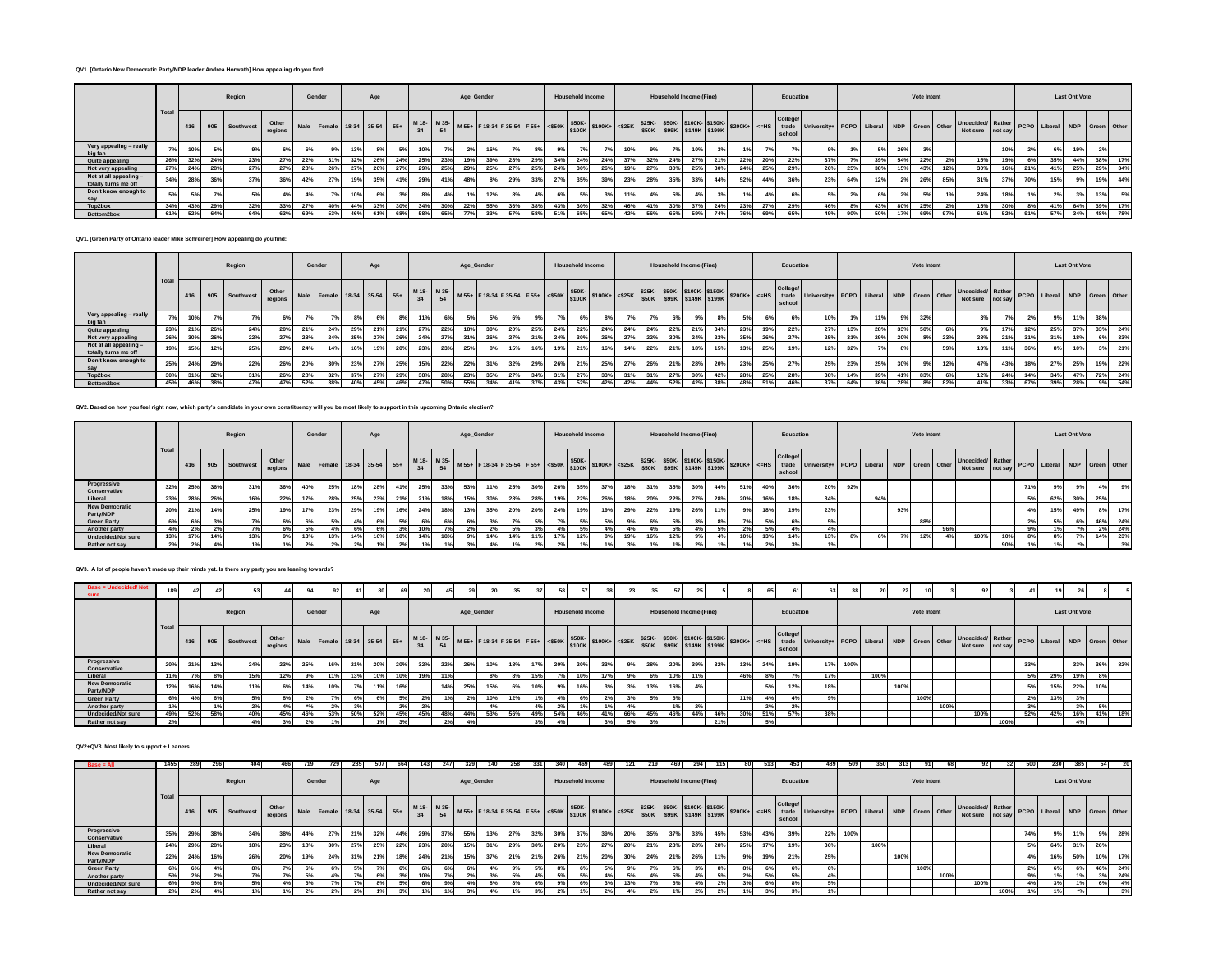#### **QV2+QV3. Most likely to support + Leaners (Decided voters)**

| <b>Base = Decided voters</b>       | 1331  | 262    | 258 | 375           |                  | 662 | 662                         |     |     |     |     | 222 | 307        |     |     |     |     | 438                     |     |     |     | 438 |                                |     |     | 466 | 405               | 460                                      | 509  | 350  | 313  |             |      |                                                                   | 473            | 221 | 379                  |     |     |
|------------------------------------|-------|--------|-----|---------------|------------------|-----|-----------------------------|-----|-----|-----|-----|-----|------------|-----|-----|-----|-----|-------------------------|-----|-----|-----|-----|--------------------------------|-----|-----|-----|-------------------|------------------------------------------|------|------|------|-------------|------|-------------------------------------------------------------------|----------------|-----|----------------------|-----|-----|
|                                    |       |        |     | Region        |                  |     | Gender                      |     | Age |     |     |     | Age_Gender |     |     |     |     | <b>Household Income</b> |     |     |     |     | <b>Household Income (Fine)</b> |     |     |     | Education         |                                          |      |      |      | Vote Intent |      |                                                                   |                |     | <b>Last Ont Vote</b> |     |     |
|                                    | Tota  | 416    |     | 905 Southwest | Other<br>regions |     | Male Female 18-34 35-54 55+ |     |     |     |     |     |            |     |     |     |     |                         |     |     |     |     |                                |     |     |     | College<br>school | University+ PCPO Liberal NDP Green Other |      |      |      |             |      | Undecided Rather PCPO Liberal NDP Green Other<br>Not sure not say |                |     |                      |     |     |
| Progressive<br>Conservative        | 38%   | 32%    | 43% | 36%           | 40%              | 47% | <b>29%</b>                  | 23% | 35% | 47% | 31% | 41% | 59%        | 14% | 30% | 35% | 34% | 40%                     | 41% | 24% | 39% | 40% | 35%                            | 47% | 55% | 48% | 43%               | 24%                                      | 100% |      |      |             |      |                                                                   | 78%            |     |                      | 10% | 30% |
| Liberal                            | 26%   | 32%    | 31% | 20%           | 25%              | 20% | 33%                         | 30% |     | 24% | 25% | 22% | 16%        | 35% | 32% | 32% | 23% | 25%                     | 29% | 23% | 23% | 25% | 29%                            | 29% | 26% | 19% | 21%               | 38%                                      |      | 100% |      |             |      |                                                                   | 5%             | 67% | 31%                  | 28% |     |
| <b>New Democratic</b><br>Party/NDP | 24%   | 27%    | 18% |               | 21%              | 20% | 27%                         | 34% | 23% | 20% | 26% | 23% | 16%        | 42% | 23% | 23% | 29% | 23%                     | 21% | 36% | 26% | 23% | 27%                            |     |     | 20% | 23%               | 27%                                      |      |      | 100% |             |      |                                                                   | 4 <sup>o</sup> | 17% | 51%                  | 10% | 18% |
| <b>Green Party</b>                 | 7%    |        | 4%  | 9%            |                  |     |                             |     |     |     |     |     |            | .5% |     |     | 9%  | 6%                      |     |     |     | 6%  |                                |     |     |     |                   | 7%                                       |      |      |      | 100%        |      |                                                                   | 3%             |     | 6%                   | 49% | 26% |
| Another party                      | 5%    | 2%     | 3%  |               |                  |     |                             |     |     |     |     |     |            |     |     |     | .5% | 69                      |     |     | 5%  |     |                                |     |     | 6%  |                   | 4%                                       |      |      |      |             | 100% |                                                                   | 10%            |     |                      | 3%  | 26% |
| -Ontario Party                     | 1%    |        | 1%  | 1%            |                  |     |                             |     |     |     | 3%  |     |            |     | 2%  |     |     | 1%                      | 1%  |     | 2%  | 1%  |                                |     |     | 2%  |                   | 1%                                       |      |      |      |             | 24%  |                                                                   | 2%             |     |                      |     | 6%  |
| -New Blue                          | 2%    | $+0.0$ | 192 |               |                  |     |                             |     |     |     |     |     |            |     | 2%  |     |     |                         |     |     |     |     |                                |     |     | 2%  |                   | 3%                                       |      |      |      |             | 49%  |                                                                   | 5%             |     | $+0.0$               | 3%  | 14% |
| -Libertarian                       | $+0L$ |        |     |               |                  |     |                             |     |     |     |     | 1%  |            |     |     |     |     | $+0$                    |     |     |     |     |                                |     |     |     |                   | $+0/$                                    |      |      |      |             | 20   |                                                                   | $+0$           |     |                      |     | 3%  |
| -Independent                       | $+0I$ |        |     | 491           |                  |     |                             |     | 49L |     |     | 491 |            |     |     |     |     | 1%                      |     |     |     | 19  |                                |     |     |     |                   |                                          |      |      |      |             | 8%   |                                                                   | 1%             |     |                      |     |     |
| -Other                             | $+0I$ | 401    |     |               |                  |     |                             |     |     |     |     |     |            |     |     |     |     |                         |     |     |     |     |                                |     |     | 196 |                   |                                          |      |      |      |             |      |                                                                   | 1%             |     |                      |     | 3%  |

**QV8. And thinking of the party you are currently supporting, would you say you:**

| <b>Base = Decided voters</b>                     | 1331  | 262 | 258     |                   | 439.             | 662 | 662                                                                                                                                                                                                                                      |     | 459 |     | 133 | 222 |            |     | 2361 |     | 300 | 438                     | 465. | 101 |     | 438 |                                |     |     |     |                   |                                                |     |     |     | 313 |             |     |                                                                         | 473 | 221 |                      |     | 18  |
|--------------------------------------------------|-------|-----|---------|-------------------|------------------|-----|------------------------------------------------------------------------------------------------------------------------------------------------------------------------------------------------------------------------------------------|-----|-----|-----|-----|-----|------------|-----|------|-----|-----|-------------------------|------|-----|-----|-----|--------------------------------|-----|-----|-----|-------------------|------------------------------------------------|-----|-----|-----|-----|-------------|-----|-------------------------------------------------------------------------|-----|-----|----------------------|-----|-----|
|                                                  |       |     |         | Region            |                  |     | Gender                                                                                                                                                                                                                                   |     | Age |     |     |     | Age_Gender |     |      |     |     | <b>Household Income</b> |      |     |     |     | <b>Household Income (Fine)</b> |     |     |     | Education         |                                                |     |     |     |     | Vote Intent |     |                                                                         |     |     | <b>Last Ont Vote</b> |     |     |
|                                                  | Tota. |     |         | 416 905 Southwest | Other<br>regions |     | Male Female 18-34 35-54 55+ M18- M35- M55+ F18-34 F35-54 F55+ 450K \$50K- \$100K+ 425K \$25K- \$30K- \$100K- \$150K-<br>Male Female 18-34 35-54 56+ M18- M55+ F18-34 F35-54 F55+ 4500K \$100K+ 425K \$50K \$99K \$149K \$199K \$200K+ <= |     |     |     |     |     |            |     |      |     |     |                         |      |     |     |     |                                |     |     |     | College<br>school | trade University+ PCPO Liberal NDP Green Other |     |     |     |     |             |     | other Undecided Rather PCPO Liberal NDP Green Other<br>Not sure not say |     |     |                      |     |     |
| Really like that party and<br>what it stands for | 47%   |     | 49% 46% |                   | 44%              | 45% | 49%                                                                                                                                                                                                                                      | 49% |     | 48% | 48% | 40% | 47%        | 50% | 46%  | 50% | 47% | 50%                     | 45%  | 45% | 48% | 50% | 46%                            | 46% | 40% | 51% | 46%               |                                                | 43% | 43% | 40% | 58% | 52%         | 45% |                                                                         | 45% | 43% | 55%                  | 45% | 26% |
| Dislike the other options<br>more                | 53%   | 51% | 54%     | 52%               | 56%              | 55% | 51%                                                                                                                                                                                                                                      | 51% | 57% | 52% | 52% | 60% | 53%        | 50% | 54%  | 50% | 53% | 50%                     | 55%  | 55% | 52% | 50% | 54%                            | 54% | 60% | 49% | 54%               |                                                | 57% | 57% | 60% | 42% | 48%         | 55% |                                                                         | 55% | 57% | 45%                  | 55% | 74% |

#### QL1. [Progressive Conservative Party of Ontario leader Doug Ford] Since the election was officially called early this month, would you say your opinion of each of the following has improved, stayed the same, or worsened?

|                        | 1455 |       |     |               |                  |     |                             |     |      |                   | 247 |            |                                                        |  |     | 46                      |     |  |    |                                                            |     |                           | 513        |                  |                                          | 500 |     |             |      |                                       |  |                              |                      | 541 | 20  |
|------------------------|------|-------|-----|---------------|------------------|-----|-----------------------------|-----|------|-------------------|-----|------------|--------------------------------------------------------|--|-----|-------------------------|-----|--|----|------------------------------------------------------------|-----|---------------------------|------------|------------------|------------------------------------------|-----|-----|-------------|------|---------------------------------------|--|------------------------------|----------------------|-----|-----|
|                        |      |       |     | Region        |                  |     | Gender                      | Age |      |                   |     | Age_Gender |                                                        |  |     | <b>Household Income</b> |     |  |    | <b>Household Income (Fine)</b>                             |     |                           |            | Education        |                                          |     |     | Vote Intent |      |                                       |  |                              | <b>Last Ont Vote</b> |     |     |
|                        | Tota | $-41$ |     | 905 Southwest | Other<br>regions |     | Male Female 18-34 35-54 55+ |     |      | M 18- M 35-<br>34 |     |            | M 55+ F 18-34 F 35-54 F 55+ S50K S100K+ S25K   CRAIK - |  |     |                         |     |  |    | \$25K- \$50K- \$100K- \$150K-<br>\$50K \$99K \$149K \$199K |     | $$200K +    + =   $ trade |            | Colleg<br>school | University+ PCPO Liberal NDP Green Other |     |     |             |      | Undecided/ Rather<br>Not sure not say |  | PCPO Liberal NDP Green Other |                      |     |     |
| Improved               | 13%  |       |     | 10%           |                  |     |                             |     |      |                   | 10% |            |                                                        |  |     | 16%                     |     |  | 16 |                                                            | 17% |                           | 15%        |                  |                                          |     |     |             |      |                                       |  |                              |                      |     | 6%  |
| <b>Stayed the Same</b> | 56%  |       | 52% | 61%           |                  | 59% |                             |     |      |                   | 60° |            |                                                        |  |     | 57%                     |     |  |    |                                                            | 49% |                           | <b>50%</b> | 60%              |                                          |     |     | 56%         |      | <b>S4%</b>                            |  | 43%                          |                      |     | 37% |
| Worsened               | 31%  | 34%   | 33% | nne           |                  |     |                             |     | 270/ | 240/              | 30% | 22%        |                                                        |  | 35% | 28%                     | 300 |  | 28 | 32%                                                        | 34% |                           | 26%        | 28%              |                                          |     | 45% | 40%         | 270/ | 26%                                   |  | 51%                          |                      | 46% | 58% |

# **QL1. [Ontario Liberal Party leader Steven Del Duca] Since the election was officially called early this month, would you say your opinion of each of the following has improved, stayed the same, or worsened?**

|                        |      |     |     | Region            |                  | Gender                      | Age |                                | Age_Gender |  |     |     | <b>Household Income</b> |                                                    |     |     |      | <b>Household Income (Fine)</b> |     |             |     | Education                                                              |                                           |     |  | Vote Intent |                                       |     |     |                              | <b>Last Ont Vote</b> |     |     |
|------------------------|------|-----|-----|-------------------|------------------|-----------------------------|-----|--------------------------------|------------|--|-----|-----|-------------------------|----------------------------------------------------|-----|-----|------|--------------------------------|-----|-------------|-----|------------------------------------------------------------------------|-------------------------------------------|-----|--|-------------|---------------------------------------|-----|-----|------------------------------|----------------------|-----|-----|
|                        | Tota |     |     | 416 905 Southwest | Other<br>regions | Male Female 18-34 35-54 55+ |     | M 18- M 35-<br>34 <sup>7</sup> |            |  |     |     |                         | M 55+ F 18-34 F 35-54 F 55+ <\$50K \$100K + <\$25K |     |     |      | \$50K \$99K \$149K \$199K      |     |             |     | Colle<br>$525K - 1525K - 550K - 5100K - 5150K - 5200K + 645$<br>school | Juniversity+ PCPO Liberal NDP Green Other |     |  |             | Undecided/ Rather<br>Not sure not say |     |     | PCPO Liberal NDP Green Other |                      |     |     |
| Improved               |      |     |     |                   |                  |                             |     |                                |            |  | 24% |     |                         |                                                    |     |     |      |                                |     | 14%         |     |                                                                        |                                           |     |  |             |                                       |     |     |                              | 29%                  | 16% |     |
| <b>Stayed the Same</b> |      |     |     |                   |                  |                             |     |                                |            |  |     |     |                         |                                                    |     |     |      |                                |     | <b>EA9/</b> | 44% | 52%                                                                    |                                           |     |  |             |                                       |     | 200 |                              |                      |     |     |
| Worsened               | 33%  | 24% | 32% |                   |                  |                             |     |                                |            |  | 26% | 32% | 34%                     |                                                    | 26% | 35% | .34% | 29%                            | 43% | 33%         | 43% | 35%                                                                    | 21%                                       | 58% |  | 28%         | 26%                                   | 29% | 57% |                              | 20%                  | 16% | 73% |

**QL1. [Ontario New Democratic Party/NDP leader Andrea Horwath] Since the election was officially called early this month, would you say your opinion of each of the following has improved, stayed the same, or worsened?**

|                        |                   |     |     | Regior            |                  |     | Gender                      | Age |     |                 |       | Age_Gender                                               |  |     | <b>Household Income</b> |     |     |            | <b>Household Income (Fine)</b> |     |  |     | Education      |                                                                                                                                                                                                                                                                                                                                                                                                         |     |                 | Vote Intent |                                       |     |                              |     | <b>Last Ont Vote</b> |         |
|------------------------|-------------------|-----|-----|-------------------|------------------|-----|-----------------------------|-----|-----|-----------------|-------|----------------------------------------------------------|--|-----|-------------------------|-----|-----|------------|--------------------------------|-----|--|-----|----------------|---------------------------------------------------------------------------------------------------------------------------------------------------------------------------------------------------------------------------------------------------------------------------------------------------------------------------------------------------------------------------------------------------------|-----|-----------------|-------------|---------------------------------------|-----|------------------------------|-----|----------------------|---------|
|                        | <sup>1</sup> Tota |     |     | 416 905 Southwest | Other<br>regions |     | Male Female 18-34 35-54 55+ |     |     | M1 <sup>F</sup> | M 35- | M 55+ F 18-34 F 35-54 F 55+ SSOK STOOK STOOK+ S25K SZ5K- |  |     |                         |     |     |            |                                |     |  |     | Colle<br>schoo | $K$ \$25K- \$50K- \$100K- \$150K- \$200K+ $\left  \begin{array}{cc} \text{1.3cm} & \text{2.3cm} \\ \text{2.3cm} & \text{2.3cm} \end{array} \right $ + $\left  \begin{array}{cc} \text{2.3cm} & \text{2.3cm} \\ \text{2.3cm} & \text{2.3cm} \end{array} \right $ + $\left  \begin{array}{cc} \text{2.3cm} & \text{2.3cm} \\ \text{2.3cm} & \text{2.3cm} \end{array} \right $ + $\left  \begin{array}{cc$ |     |                 |             | Undecided/ Rather<br>Not sure not say |     | PCPO Liberal NDP Green Other |     |                      |         |
| Improved               | 13%               |     |     |                   |                  |     |                             |     |     | 16%             | 12%   |                                                          |  |     |                         |     |     |            |                                |     |  |     | 12%            |                                                                                                                                                                                                                                                                                                                                                                                                         |     |                 |             |                                       |     |                              | 15% | 24%                  |         |
| <b>Stayed the Same</b> | 62%               |     |     |                   | 60%              |     |                             |     |     |                 |       |                                                          |  | 59% | 64%                     |     |     | <b>ECM</b> | 64%                            |     |  | 55% | 63%            |                                                                                                                                                                                                                                                                                                                                                                                                         | 51% | 64 <sup>c</sup> |             | 75%                                   | 69% | <b>48</b>                    | 69% | 65%                  | 67%     |
| Worsened               | 26%               | 19% | 27% |                   | 29%              | 31% |                             |     | 31% | 23%             | 27%   |                                                          |  | 21% | 27%                     | 28% | 18% | 22%        | 27%                            | 24% |  | 33% | 25%            | 19%                                                                                                                                                                                                                                                                                                                                                                                                     | 45% |                 |             | 20%                                   | 24% | 48%                          | 17% | 11%                  | 15% 33% |

#### **QL1. [Green Party of Ontario leader Mike Schreiner] Since the election was officially called early this month, would you say your opinion of each of the following has improved, stayed the same, or worsened?**

|                        |      |     |     | Region            |                  |     | Gender                      | Age |     |      |       | Age_Gender                                                                                                                                                   |  |     | <b>Household Income</b> |     |     |     | <b>Household Income (Fine)</b> |  |     |     | Education        |     |     |                                    |     | Vote Intent |                                                                         |      |     | <b>Last Ont Vote</b> |     |     |
|------------------------|------|-----|-----|-------------------|------------------|-----|-----------------------------|-----|-----|------|-------|--------------------------------------------------------------------------------------------------------------------------------------------------------------|--|-----|-------------------------|-----|-----|-----|--------------------------------|--|-----|-----|------------------|-----|-----|------------------------------------|-----|-------------|-------------------------------------------------------------------------|------|-----|----------------------|-----|-----|
|                        | Tot. |     |     | 416 905 Southwest | Other<br>regions |     | Male Female 18-34 35-54 55+ |     |     | M 18 | M 35- | $\left  \frac{1}{25} \right $ M 55+ F 18-34 F 35-54 F 55+ $\left  \frac{1}{500 \text{K}} \right $ S100K $\left  \frac{1}{500 \text{K}} \right $ S25n   S500. |  |     |                         |     |     |     |                                |  |     |     | Colleg<br>school |     |     | sitv+ PCPO Liberal NDP Green Other |     |             | Other Undecided Rather PCPO Liberal NDP Green Other<br>Not sure not say |      |     |                      |     |     |
| Improved               | 24%  |     |     |                   | 23%              | 22% |                             |     |     |      |       |                                                                                                                                                              |  |     |                         |     | 25% | 22% | 21%                            |  |     | 19% | 23%              |     | 13% |                                    |     |             |                                                                         | 15%  |     |                      |     | 33% |
| <b>Stayed the Same</b> | 62%  | 67% | 59% |                   | 61%              | 61% | 63                          |     |     | 62%  | 63%   |                                                                                                                                                              |  | 62% |                         |     | 59% | 63% | 64%                            |  | 63% | 63% | 66%              | 58% | 63% | 63%                                | 63% |             | 82%                                                                     | : כס | 63% | 56%                  | 46% | 52% |
| Worsened               | 14%  |     |     |                   |                  |     | 11%                         |     | 16% | 11%  | - 15% |                                                                                                                                                              |  | 15% |                         | 13% |     | 15% | 15%                            |  |     | 18% |                  | 11% | 24% |                                    |     |             | 12%                                                                     |      |     |                      |     | 15% |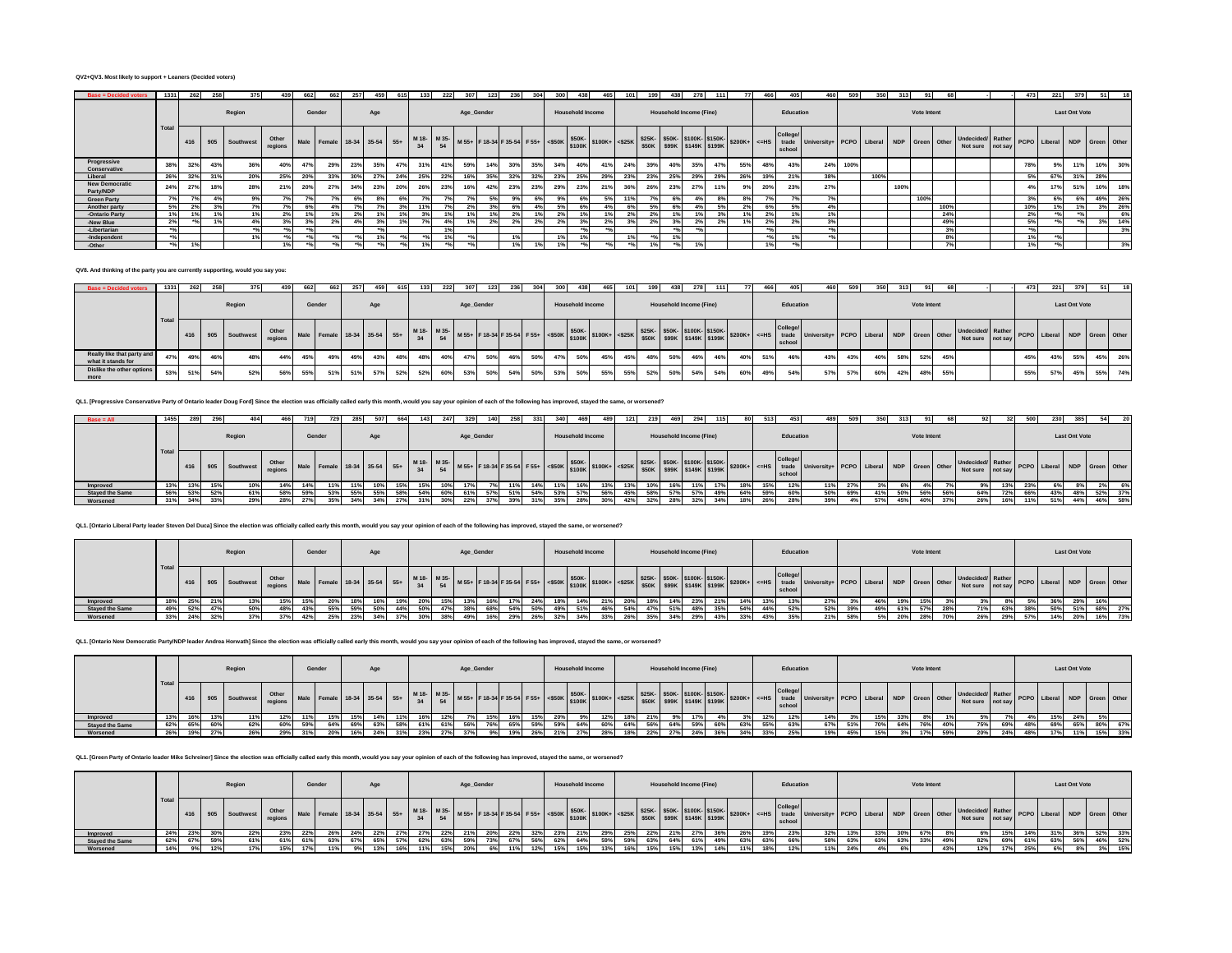### **QL2. And setting aside your party preference for a moment, which of the main political party leaders do you think would be the best Premier of Ontario?**

|                        |                   |     |     | Region            |                  |       | Gender                      |        | Age |     |                   |                 | Age_Gender |     |                                                           |     |     | <b>Household Income</b> |     |     |     | <b>Household Income (Fine)</b> |     |     |     | Education        |                                                                                       |     |     |      | Vote Intent |                                       |     |                              | <b>Last Ont Vote</b> |     |     |
|------------------------|-------------------|-----|-----|-------------------|------------------|-------|-----------------------------|--------|-----|-----|-------------------|-----------------|------------|-----|-----------------------------------------------------------|-----|-----|-------------------------|-----|-----|-----|--------------------------------|-----|-----|-----|------------------|---------------------------------------------------------------------------------------|-----|-----|------|-------------|---------------------------------------|-----|------------------------------|----------------------|-----|-----|
|                        | <sup>1</sup> Tota |     |     | 416 905 Southwest | Other<br>regions |       | Male Female 18-34 35-54 55+ |        |     |     | M 18- M 35-<br>24 |                 |            |     | M 55+ F 18-34 F 35-54 F 55+ S50K \$50K-<br>\$100K+ <\$25K |     |     |                         |     |     |     | \$25K- \$50K- \$100K- \$150K-  |     |     |     | Colleg<br>school | 95K SSOK S99K S149K S199K S200K+ <= HS trade University+ PCPO Liberal NDP Green Other |     |     |      |             | Undecided/ Rather<br>Not sure not say |     | PCPO Liberal NDP Green Other |                      |     |     |
| Doug Ford              | 35%               |     |     |                   |                  | -4.57 |                             |        |     |     |                   |                 |            |     |                                                           |     |     |                         |     |     |     |                                |     |     | 45% | 37%              | 23%                                                                                   |     |     |      |             |                                       | 13% |                              |                      | 8%  | 25% |
| <b>Steven Del Duca</b> | 12%               |     | 11% |                   |                  |       | 14%                         | 12%    |     | 13% | 12%               | 10%             | 10%        | 12% |                                                           | 16% | 11% |                         | 11% | 11% | 12% | 14%                            | 13% | 15% | 11% | 10%              | 15%                                                                                   |     | 40% | . Qo |             |                                       | 1%  | 37%                          |                      | 8%  |     |
| Andrea Horwath         | 21%               |     | 18% | 22%               | 22%              |       | 25%                         |        |     | 16% | <b>20%</b>        |                 | 11%        |     |                                                           | 22% | 25% |                         | 25% | 25% | 19% | 23%                            | 20% | 9%1 | 13% | 22%              | 28%                                                                                   | 20  | 22% | 59°  | 15%         |                                       | 3%  | 23%                          | 44%                  | 11% | 24% |
| <b>Mike Schreiner</b>  | 12%               |     |     |                   | 12%              |       | 11%                         | 14%    |     | 12% | 16%               |                 |            | 12% |                                                           | 12% | 15% |                         | 14% | 15% | 12% | 12%                            |     |     | 10% | 10%              | 16%                                                                                   | 5%  | 17% |      | 55%         |                                       | 7%  |                              | 15%                  | 50% | 25% |
| Not sure               | 20%               | 19% | 21% |                   | 16%              |       | 22%                         | $-70/$ |     | 14% | 22%               | 22 <sup>°</sup> | 129/       |     |                                                           | 15% | 20% |                         | 27% | 16% | 19% | 18%                            | 16% | 20% | 20% | 21%              | 18%                                                                                   | 10% | 14% |      |             |                                       | 15% |                              |                      | 23% | 26% |

## **QL4. Thinking specifically about creating new jobs for Ontarians, which of the following leaders do you think is best suited to handle this?**

|                                                                                   |      |     |     | Region            |                  |     | Gender                      |     | Age |     |     |     |     | Age_Gender |     |     |     | <b>Household Income</b> |     |     |     |     | <b>Household Income (Fine)</b> |     |     |                |     | Education                                                                                                                                                                                                                                            |                                          |     |     |     | Vote Intent |     |                                                                   |     |     |     | <b>Last Ont Vote</b> |     |           |
|-----------------------------------------------------------------------------------|------|-----|-----|-------------------|------------------|-----|-----------------------------|-----|-----|-----|-----|-----|-----|------------|-----|-----|-----|-------------------------|-----|-----|-----|-----|--------------------------------|-----|-----|----------------|-----|------------------------------------------------------------------------------------------------------------------------------------------------------------------------------------------------------------------------------------------------------|------------------------------------------|-----|-----|-----|-------------|-----|-------------------------------------------------------------------|-----|-----|-----|----------------------|-----|-----------|
|                                                                                   | Tota |     |     | 416 905 Southwest | Other<br>regions |     | Male Female 18-34 35-54 55+ |     |     |     |     |     |     |            |     |     |     |                         |     |     |     |     |                                |     |     |                |     | College/<br>M 18- M 35- M 55+ F 18-34 F 35-54 F 55+ SSOK- STOOK+ SSOK- SSOK- SSOK- STOOK- STOOK- STOOK- STOOK- STOOK- STOOK- STOOK- STOOK- STOOK- STOOK- STOOK- STOOK- STOOK- STOOK- STOOK- STOOK- STOOK- STOOK- STOOK- STOOK- STOOK- STOO<br>school | University+ PCPO Liberal NDP Green Other |     |     |     |             |     | Undecided Rather PCPO Liberal NDP Green Other<br>Not sure not say |     |     |     |                      |     |           |
| Progressive<br><b>Conservative Party of</b><br><b>Ontario leader Doug</b><br>Ford | 38%  | 32% | 39% | 40%               | 41%              | 48% | 30%                         | 23% | 36% | 47% | 31% | 44% | 58% | 16%        | 28% | 37% | 31% | 43%                     | 40% | 20% | 37% |     | 43%                            | 33% | 50% | 52%            | 47% | 40%                                                                                                                                                                                                                                                  | 28%                                      | 86% | 7%  | 7%1 | 17%         | 40% | 23%                                                               | 21% | 77% | 14% | 14%                  | 17% | 25%       |
| <b>Ontario Liberal party</b><br>leader Steven Del Duca                            | 16%  | 21% | 17% | 12%               | 15%              | 13% | 18%                         | 17% | 15% | 16% | 13% | 13% | 12% | 20%        | 17% | 19% | 14% | 14%                     | 19% | 13% | 14% |     | 14%                            | 22% | 15% | 16%            | 11% | 12%                                                                                                                                                                                                                                                  | 24%                                      |     | 52% | 10% |             |     |                                                                   | 4%  | 3%  | 45% | 23%                  |     | 8%        |
| <b>Ontario New Democratic</b><br>Party/NDP leader Andrea<br>Horwath               | 18%  | 23% | 15% | 19%               | 16%              | 15% | 21%                         | 26% | 18% | 14% | 22% | 16% | 10% | 29%        | 20% | 18% | 25% | 18%                     | 15% | 29% | 22% |     | 18%                            | 19% | 11% | 7 <sup>o</sup> | 14% | 19%                                                                                                                                                                                                                                                  | 21%                                      | 2%  | 13% | 57% | 21%         | 2%  |                                                                   |     | 4%  | 17% | 39%                  |     | 46%<br>8% |
| <b>Green Party of Ontario</b><br>leader Mike Schreiner                            |      | 2%  |     |                   |                  | 3%  |                             |     | 3%  | 3%  | 4%  |     |     |            |     | 4%  |     |                         |     |     | 2%  |     |                                |     |     |                |     |                                                                                                                                                                                                                                                      | 4%                                       |     | 2%  | 2%  | 30%         |     |                                                                   |     |     |     | 3%                   | 30% |           |
| Not sure/Can't<br>say/Another party/None                                          | 25%  | 23% | 25% | 26%               | 25%              | 22% | 27 <sup>°</sup>             | 30% | 28% | 20% | 30% | 25% | 17% | 31%        | 31% | 23% | 26% | 22%                     | 23% | 30% | 24% | 22% |                                | 23% | 22% | 25%            | 24% | 28%                                                                                                                                                                                                                                                  | 23%                                      | 9%  | 26% | 24% | 25%         | 56% | 71%                                                               | 68% | 16% | 22% | 22%                  | 37% | 29%       |

# **QL5. And what about making your life more affordable, which of the following leaders do you think is best suited to handle this?**

|                                                                                   |      | Region |     |                       |       |     | Gender                      |     | Age |     |     |     | Age_Gender |     |     |     |     | <b>Household Income</b> |     |     |     |     | <b>Household Income (Fine)</b> |     |     |     | Education          |                                          |     |     |     | Vote Intent |      |                                                                   |     |     |     | <b>Last Ont Vote</b> |            |
|-----------------------------------------------------------------------------------|------|--------|-----|-----------------------|-------|-----|-----------------------------|-----|-----|-----|-----|-----|------------|-----|-----|-----|-----|-------------------------|-----|-----|-----|-----|--------------------------------|-----|-----|-----|--------------------|------------------------------------------|-----|-----|-----|-------------|------|-------------------------------------------------------------------|-----|-----|-----|----------------------|------------|
|                                                                                   | Tota | 416    |     | 905 Southwest regions | Other |     | Male Female 18-34 35-54 55+ |     |     |     |     |     |            |     |     |     |     |                         |     |     |     |     |                                |     |     |     | College/<br>school | University+ PCPO Liberal NDP Green Other |     |     |     |             |      | Undecided Rather PCPO Liberal NDP Green Other<br>Not sure not say |     |     |     |                      |            |
| Progressive<br><b>Conservative Party of</b><br><b>Ontario leader Doug</b><br>Ford | 30%  | 23%    | 31% | 30%                   | 33%   | 38% | 22%                         | 20% | 27% | 36% | 27% | 33% | 46%        | 14% | 21% | 26% | 24% | 32%                     | 34% | 14% | 29% | 32% | 26%                            | 40% | 53% | 35% | 33%                | 21%                                      | 71% | 4%  | 4%  | 8%          | 30%  | 11%                                                               | 11% | 64% | 6%  | 10%                  | 10%<br>11% |
| <b>Ontario Liberal party</b><br>leader Steven Del Duca                            | 14%  | 18%    | 18% | 10%                   | 13%   | 12% | 16%                         | 14% | 11% | 17% | 13% | 9%  | 15%        | 16% | 13% | 19% | 14% | 12%                     | 16% | 11% | 16% | 12% | 15%                            |     | 18° | 11% | 12%                | 20%                                      | 2%  | 44% |     |             |      | 8%                                                                | 6%  | 5%  | 41% | 14%                  | 14%        |
| <b>Ontario New Democratic</b><br>Party/NDP leader Andrea<br>Horwath               | 26%  | 34%    | 23% | 28%                   | 22%   | 22% | 31%                         | 36% | 28% | 20% | 31% | 26% | 15%        | 42% | 31% | 26% | 33% | 26%                     | 23% | 34% | 33% | 26% | 30%                            | 13% | 11% | 21% | 24%                | 33%                                      | 6%  | 27% | 73% | 17%         | 0.01 | 8%                                                                |     | 6%  | 29% | 56%                  | 19%<br>17% |
| <b>Green Party of Ontario</b><br>leader Mike Schreiner                            |      | 2%     |     |                       |       |     |                             |     |     |     | 4%  | 5%  |            |     |     |     |     | 3%                      | 4%  |     | 4%  | 3%  | 6%                             |     |     | 5%  |                    | 5%                                       |     |     |     | 37%         |      | 4%                                                                |     | 1%  |     | 5%                   | 35%        |
| Not sure/Can't<br>say/Another party/None                                          | 26%  | 23%    | 24% |                       | 27%   | 25% | 27%                         | 26% | 29% | 23% | 26% | 28% | 22%        | 26% | 30% | 24% | 23% | 26%                     | 23% | 32% | 18% | 26% | 23%                            | 25% | 18% | 28% | 28%                | 21%                                      | 19% | 21% | 13% | 32%         | 64%  | 69%                                                               | 69% | 24% | 21% | 16%                  | 22%<br>72% |

#### **QL6. Finally, what about for improving Ontario's healthcare system, which of the following leaders do you think is best suited to handle this?**

|                                                                                   |      |     |     | Region                             |     |     | Gender |     | Age |     |     |     | Age_Gender |     |     |     |     | <b>Household Income</b> |     |     |     |     | Household Income (Fine) |     |     |     | Education          |                                                                                                                                                                                                                                                          |     |     |     | Vote Intent |     |                                               |     |     |     | <b>Last Ont Vote</b> |     |           |
|-----------------------------------------------------------------------------------|------|-----|-----|------------------------------------|-----|-----|--------|-----|-----|-----|-----|-----|------------|-----|-----|-----|-----|-------------------------|-----|-----|-----|-----|-------------------------|-----|-----|-----|--------------------|----------------------------------------------------------------------------------------------------------------------------------------------------------------------------------------------------------------------------------------------------------|-----|-----|-----|-------------|-----|-----------------------------------------------|-----|-----|-----|----------------------|-----|-----------|
|                                                                                   | Tota |     |     | 416 905 Southwest Other<br>regions |     |     |        |     |     |     |     |     |            |     |     |     |     |                         |     |     |     |     |                         |     |     |     | College/<br>school | Mail Female 18-34 35-54 55+ M34 M35+ F18-34 F35-54 F55+ 4500K \$100K + 4325K \$30K \$300K \$300K \$300K \$300K \$300K \$300K \$300K \$300K \$300K \$300K \$300K \$300K \$300K \$300K \$300K \$300K \$300K \$300K \$300K \$300K \$300K \$300K \$300K \$30 |     |     |     |             |     | Undecided/Rather PCPO Liberal NDP Green Other |     |     |     |                      |     |           |
| Progressive<br><b>Conservative Party of</b><br><b>Ontario leader Doug</b><br>Ford | 21%  | 19% | 20% | 22%                                | 22% | 27% | 16%    | 11% | 16% | 29% | 16% | 21% | 35%        |     | 12% | 23% | 17% | 25%                     | 22% | 13% | 20% | 25% | 17%                     | 27% | 31% | 28% | 22%                | 13%                                                                                                                                                                                                                                                      | 55% | 1%  | 2%  | 1%          | 20% | 5%1                                           | 6%  | 48% | 5%  | 6%                   |     | 6%<br>5%  |
| <b>Ontario Liberal party</b><br>leader Steven Del Duca                            | 15%  | 17% | 18% |                                    | 15% | 13% | 17%    | 18% |     | 16% | 16% | 10% | 13%        | 20% | 15% | 18% | 11% | 12%                     | 19% | 11% | 11% | 12% | 19%                     | 23% | 14% | 12% |                    | 24%                                                                                                                                                                                                                                                      | 4%  | 47% | 6%  |             |     |                                               |     | 6%  | 43% | 13%                  |     | 17%<br>8% |
| <b>Ontario New Democratic</b><br>Party/NDP leader Andrea<br>Horwath               | 35%  | 39% | 30% | 37%                                | 33% | 33% | 36%    | 46% | 36% | 29% | 46% | 36% | 26%        | 47% | 36% | 32% | 40% | 35%                     | 33% | 38% | 41% | 35% | 37%                     | 29% | 27% | 28% | 35%                | 42%                                                                                                                                                                                                                                                      | 13% | 36% | 84% | 39%         |     | 15%                                           |     | 12% | 33% | 70%                  | 29% | 38%       |
| <b>Green Party of Ontario</b><br>leader Mike Schreiner                            |      | 2%  |     |                                    |     |     |        |     |     |     |     |     |            |     |     |     |     | 5%                      |     |     |     |     |                         |     |     |     |                    |                                                                                                                                                                                                                                                          |     |     |     | 30%         |     |                                               |     |     |     |                      | 36% |           |
| Not sure/Can't<br>say/Another party/None                                          | 25%  | 22% | 27% | 25%                                | 26% | 24% | 26%    | 22% | 32% | 22% | 21% | 30% | 22%        | 23% | 33% | 21% | 27% | 23%                     | 23% | 32% | 24% | 23% | 24%                     | 19% | 24% | 28% | 30%                | 17%                                                                                                                                                                                                                                                      | 26% | 13% |     | 24%         | 73% | 73%                                           | 86% | 32% | 16% | 8%                   | 22% | 40%       |